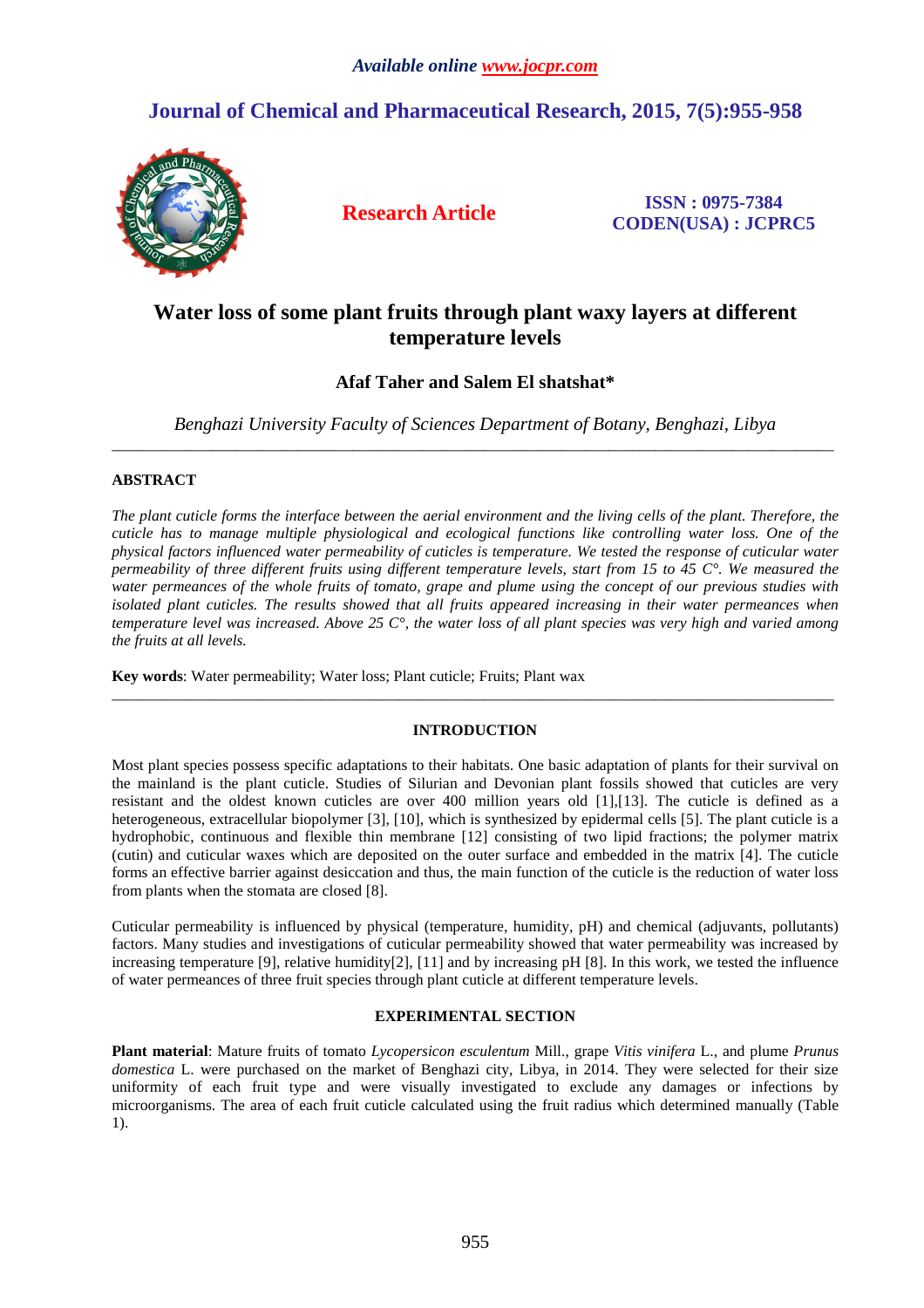| No.            | Tomato | Grape R | Grape Y | Plume |
|----------------|--------|---------|---------|-------|
|                |        |         |         |       |
| 1              | 2.6    | 2.4     | 2.5     | 3.3   |
| 2              | 2.7    | 2.4     | 2.6     | 3.3   |
| 3              | 2.7    | 2.4     | 2.3     | 3.2   |
| $\overline{4}$ | 2.5    | 2.5     | 2.3     | 3.5   |
| 5              | 2.5    | 2.5     | 2.2     | 3.7   |
| 6              | 2.5    | 2.4     | 2.4     | 3.6   |
| 7              | 2.5    | 2.4     | 2.3     | 3.4   |
| 8              | 2.3    | 2.5     | 2.5     | 3.9   |
| 9              | 2.4    | 2.4     | 2.3     |       |
| 10             | 2.4    | 2.4     | 2.3     |       |
|                |        |         |         |       |
| <b>MEAN</b>    | 2.51   | 2.43    | 2.37    | 3.49  |
| S.D            | 0.13   | 0.05    | 0.13    | 0.24  |

#### **Table 1: The uniformity of the fruit size. The radius was determined manually using Vernier caliper and subsequently used to find out the exposed area of fruit cuticle to silica gel**

FRUIT RADIUS (cm)

*\_\_\_\_\_\_\_\_\_\_\_\_\_\_\_\_\_\_\_\_\_\_\_\_\_\_\_\_\_\_\_\_\_\_\_\_\_\_\_\_\_\_\_\_\_\_\_\_\_\_\_\_\_\_\_\_\_\_\_\_\_\_\_\_\_\_\_\_\_\_\_\_\_\_\_\_\_\_*

**Measurement of water loss**: Water permeability of fruit cuticular membranes was determined using a gravimetric method. 10 fruits of each plant species were placed in closed polyethylene boxes above silica gel. In order to prevent damage of the membranes; a flat metal net was placed between the fruits and silica gel granules. The boxes prepared in this way were incubated in an incubator (Binder, Tuttlingen, Germany) at  $15,25,35$  and  $45 \pm 0.5$  C°, respectively. The incubation period was overnight in all fruits. After incubating fruits at each temperature level, Water loss was monitored by weighing the fruits every 1 to 2 hours for 4 to 5 times. Water loss was determined with a microbalance (Sartorius Analytic BP 221S, Göttingen, Germany). Amounts of water diffused across the fruit membranes were summed up and plotted as a function of time (Figure 1). Rates of water loss were calculated from linear regression lines fitted to the plotted data.



**Figure 1; Water loss through fruit cuticles per time. The correlation factor between water loss and time (R<sup>2</sup> ) must be high. Here it was more than 0.97 in all fruits and used in linear regression to calculate the rates of water loss** 

**Calculations of fruit cuticular water permeance:** water permeance of each isolated fruit species was determined using the equation:

 $P = F / (A \cdot \Delta c)$ 

Where *P* is permeance, F (g·s<sup>-1</sup>) represents the flow rate, A (cm<sup>2</sup>) the area of the fruit cuticle and ∆c (g·m<sup>-3</sup>) the driving force for diffusion. The water permeance of each individual fruit was calculated. After that, the mean of total permeances of each fruit species was determined.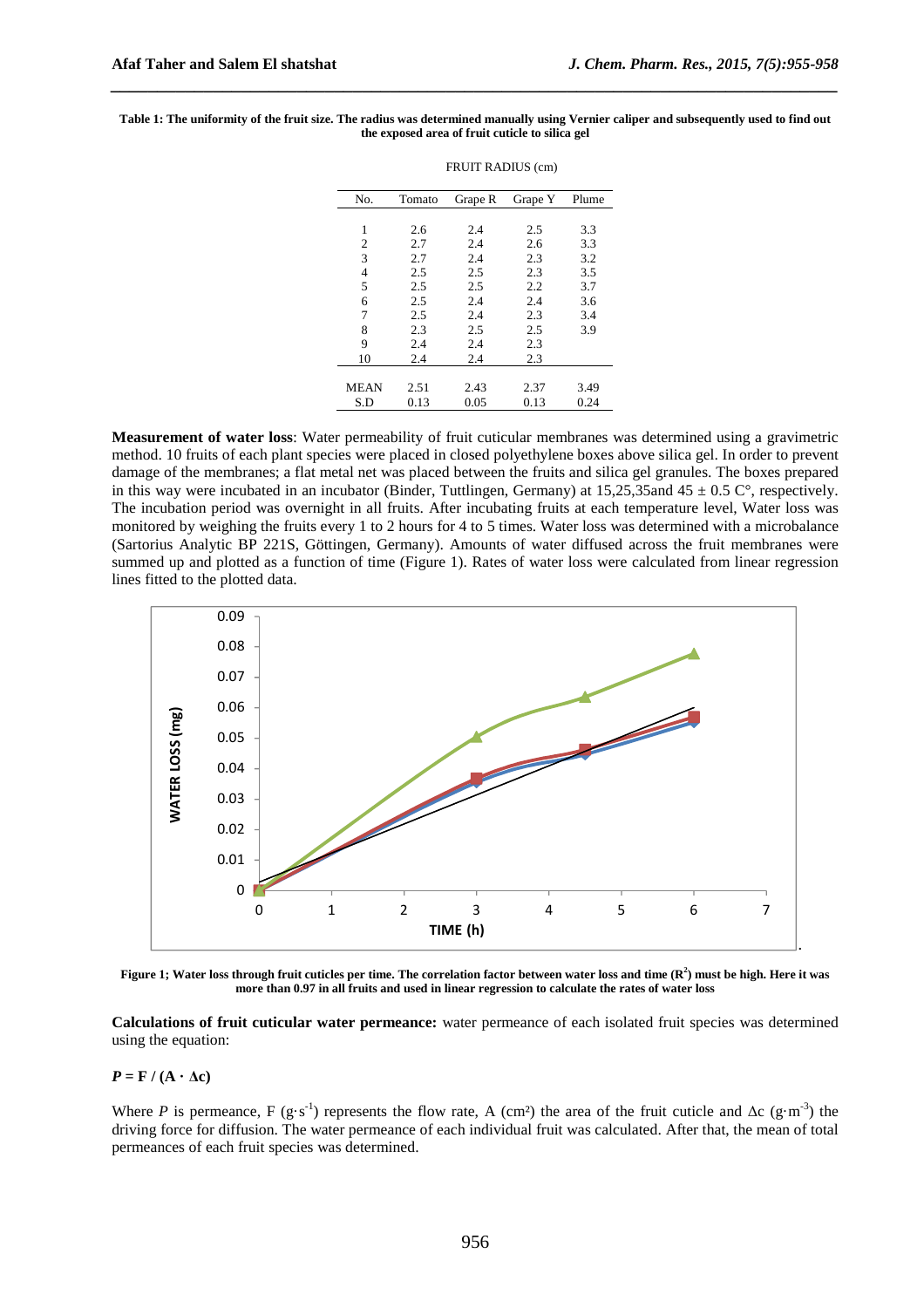#### **Sample size and statistical analysis**

Regression equations were fit to transpiration kinetics and means of permeances of 10 fruits were calculated. Results are given as means with standard error.

*\_\_\_\_\_\_\_\_\_\_\_\_\_\_\_\_\_\_\_\_\_\_\_\_\_\_\_\_\_\_\_\_\_\_\_\_\_\_\_\_\_\_\_\_\_\_\_\_\_\_\_\_\_\_\_\_\_\_\_\_\_\_\_\_\_\_\_\_\_\_\_\_\_\_\_\_\_\_*

#### **RESULTS**

The results showed that the water permeance of all type fruits were increased by increasing temperature (Figure 2). Green grape fruits were appeared water permeability higher than other fruits even when they compared with the same fruit type but has different colour (black). The results showed also that the permeance at  $25 \degree$ , which can be described as optimum temperature for all plants, was 9.6607E-08 for green grape fruits, while it was 5.33028E-08 for black grape fruits (Table 2).



**Figure 2; Increasing water permence of different fruits at different temperature levels started from 15 to 45 C°** 

**Table 2; Water permeability of different fruits at 25 C°** 

| Fruit  | $G$ Grape $G$ | Plume       | Grape B     | <b>Tomato</b> |
|--------|---------------|-------------|-------------|---------------|
| Mean 1 | 9.6607E-08    | 5.54943E-08 | 5.33028E-08 | 3.08E-08      |
| SD.    | 4.13862E-08   | 1.61826E-08 | 9.85531E-09 | 6.89E-09      |



**Figure 3; The effect of temperature on water permeability of tomato fruits. The effect was obtained by divided water permeance after treatment by that at 15 C° (***P15/P15, P25/P15, P35/P15* **and** *P45/P15***)**